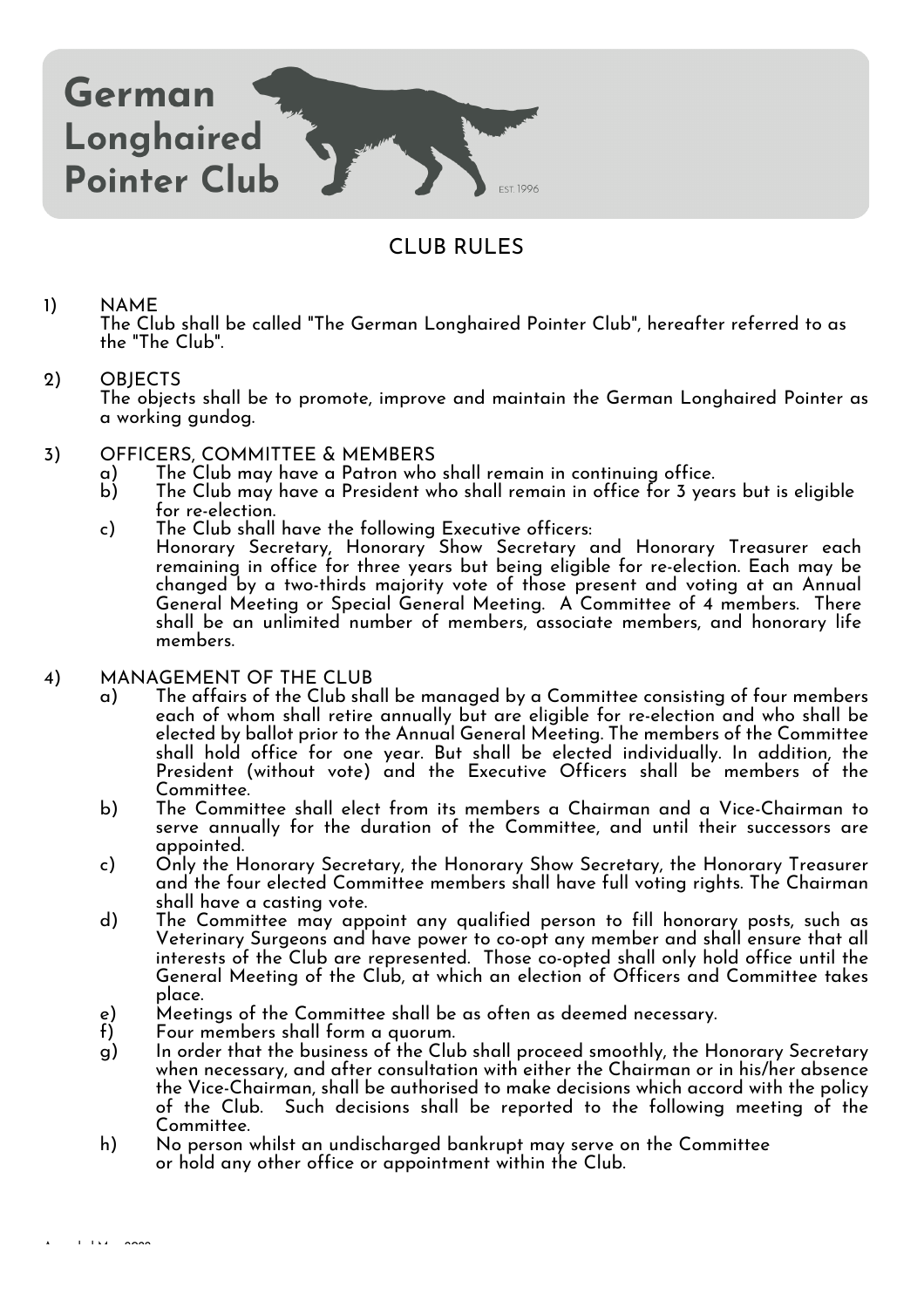

i) A member of the Club is only eligible for election to the Committee of the Club, having been a fully paid-up member of the Club for a full calendar year and who has not misconducted himself in any way in connection with dogs, dog shows, trials, or tests or in any way acted in opposition to the fundamental principles upon which the Club has been established, or in any manner which would make it undesirable that he/she should serve on the Committee. Should any member be absent from two consecutive meetings, he/she is not eligible to serve on the Committee unless the reason for absence is approved by the Committee. Except in the case of a retiring member of the Committee

seeking re-election, nomination for membership of the Committee shall be duly proposed and seconded by two fully paid-up members and shall be in the hands of the Honorary Secretary 28 days before the day of the Annual General Meeting. The proposer must state that his/her nominee is willing to serve. The nominee must signify his/her willingness to serve in person at the A.G.M.

# 5) ELECTION OF MEMBERS

- a) Candidates for membership of the Club shall be proposed by one existing fully paidup member, seconded by another and elected by the Committee at one of its meetings. Each member of a joint membership must be individually elected by the Committee. The names of the elected members shall be recorded in the Minutes. Any cessation of such joint association will nullify the joint membership and a new application must be made by each person for a full or associate membership.
- b) The Club must maintain an up-to-date list of members' names and their addresses and make the list of names available for inspection if so requested by the members of the Club or by the Kennel Club.
- c) HONORARY LIFE MEMBERS On the recommendation of the Committee, members may at an Annual General Meeting elect as Honorary Life Members of the Club any person considered to qualify for that distinction.
- d) RESIGNATION OF MEMBERS Any member wishing to resign must give notice of their intention to the Honorary Secretary on or before 15<sup>th</sup> September, otherwise he/she may be liable for his/her subscription for the following year. Any person upon ceasing to be a Club Member shall forfeit all rights to any claim on the Club, its property and funds, nor shall he/she be entitled to have any part of his/her annual subscription for the current year refunded.
- e) RE-ELECTION OF MEMBERS A member who resigns or otherwise allows his/her membership to lapse and wishes to rejoin the Club must apply for membership as in Rule 5 (a).
- f) EXPULSION OF MEMBERS Any member who shall be disqualified under Kennel Club Rule A11.j. (5) and/or Kennel Club Rule A11.j. (9) shall ipso facto cease to be a Member of the Club. If the conduct of any member shall, in the opinion of the Committee of the Club be injurious or likely to be injurious to the character or interests of the Club, the Committee of the Club may, at a meeting the notice convening which includes as an object the consideration of the conduct of the Member, determine that a Special General Meeting of the Club shall be called for the purpose of passing a resolution to expel him/her. Notice of the Special General Meeting shall be sent to the accused Member, giving particulars of the complaint and advising the place, date and hour of the Meeting so that he/she may attend and offer an explanation. If at the Meeting, a resolution to expel is passed by a two thirds majority of the Members present and voting, his/her name shall forthwith be erased from the list of Members, and he/she shall thereupon cease for all purposes to be a Member of the Club except that he/she may, within two calendar months from the date of such a Meeting, appeal to the Kennel Club upon and subject to such conditions as the Kennel Club may impose.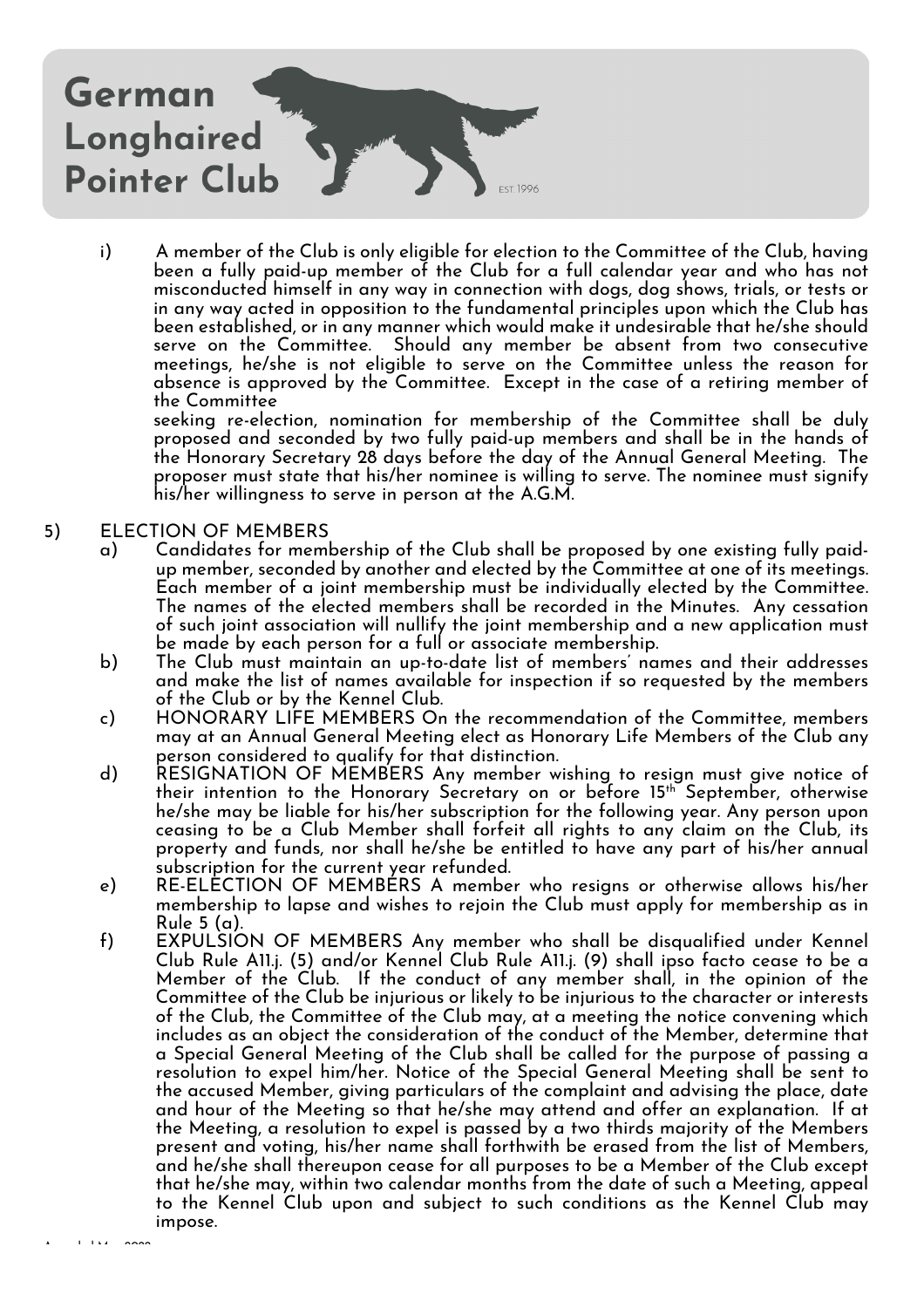

g) The Committee reserves the right to refuse any application for membership without giving a reason.

#### 6) CLUB PROPERTY

The property of the Club shall be vested in the Committee. In the event of the Club ceasing to exist, a final General Meeting shall be called to decide the disposal of the Club's assets and to meet any Club liabilities.

# 7) CLUB ACCOUNTS

The Honorary Treasurer shall pay all monies belonging to the Club into a Club Account which shall be operated by two of the following: Chairman of the Committee Honorary Treasurer Honorary Secretary

The Honorary Treasurer shall keep a record of all monies received or paid by the Club. The accounts shall be audited by an auditor appointed for that purpose at the Annual General Meeting, and a Statement of Accounts circulated to all Club members prior to the subsequent Annual General Meeting together with the Annual General Meeting Agenda. Each officer incurring expenses shall keep a detailed record in a manner prescribed by the Committee. In the event that the Club is wound up or ceases to exist, a final statement of audited accounts with a record of disposal of property of the Club shall be forwarded to the Kennel Club within 6 months of such event. The responsibility for ensuring this is done lies with the officers named as being on the Committee as recorded on the last return to the Kennel Club. Certification of accounts will be carried out by one qualified Accountant or two unqualified individuals with accountancy experience, independent of the committee. The certified accounts will be made available on request to members fourteen days prior to the AGM.

#### 8) SUBSCRIPTIONS

The annual subscription for all categories of Members, shall be such amount as agreed by members in General Meeting and notified to the Kennel Club. The annual subscription payable on the 1st of October, shall be in accordance with The following categories:

- a) SINGLE FULL MEMBERSHIP Must own or have owned a German Longhaired Pointer and will be entitled to one vote and will receive all benefits and publications.
- b) JOINT FULL MEMBERSHIP Two adults at one address who own or have owned a German Longhaired Pointer and will be entitled to two votes and will receive all benefits and one copy of all publications.
- c) ASSOCIATE MEMBERSHIP For people who do not own a German Longhaired Pointer. Will be able to participate in German Longhaired Pointer Club activities but ineligible for Committee membership and may not vote.
- d) OVERSEAS MEMBERSHIP Ineligible for Committee Membership and may not vote.
- e) VOTING RIGHTS Each full member shall be entitled to vote after 12 months membership.
- f) No member whose subscription is unpaid is entitled to any privileges of Membership and if the Member shall fail to pay outstanding subscriptions by 1st April his/her name shall be automatically erased from the register. Acceptance back on the register will be dependent upon a new application in accordance with Rule 5(a) and payment of back arrears.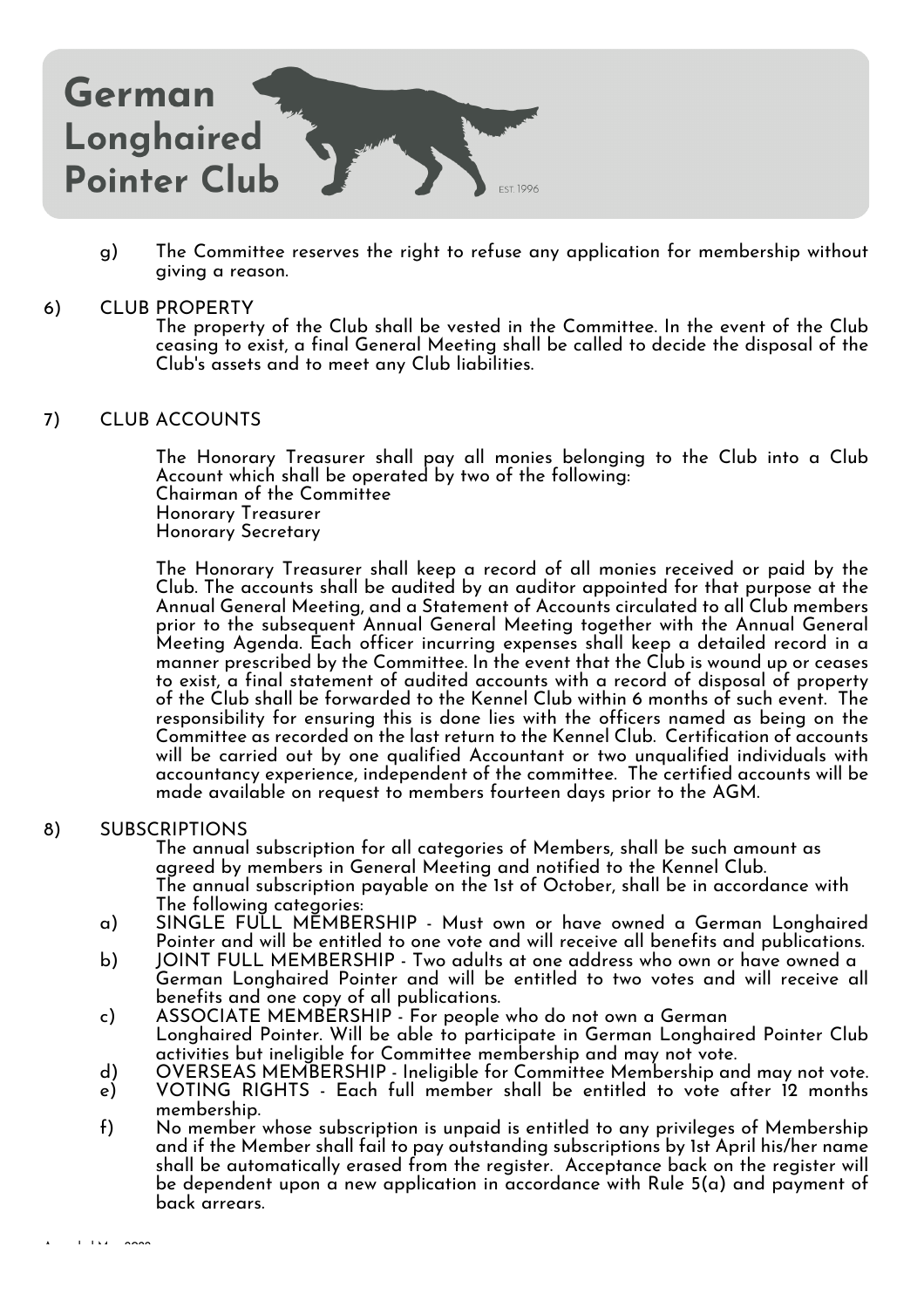

# 9) FINANCIAL YEAR/ANNUAL GENERAL MEETING

The financial year of the Club shall be from 1st of October to the last day of the following September. The Annual General Meeting shall be held before the end of May following.

#### 10) ANNUAL GENERAL MEETINGS

A General Meeting shall be called before the end of May each year, for the following purposes:

- a) To receive the Report of the Committee and Statement of Accounts.
- b) To elect Officers and Committee as required and to declare the results of ballots for Executive posts and Committee membership.
- c) To appoint the Auditors.<br>d) To appoint members to h
- To appoint members to Honorary posts upon recommendation of the Committee.
- e) To discuss Resolutions, except those concerning Rules of the Club and the Agenda, of which twenty-eight days' notice, has been given to the Honorary Secretary. Such resolutions must be signed by either:
- (i) Two fully paid-up members of the Club or
- The Club Honorary Secretary on behalf of the Committee.

No business shall be transacted at an Annual General Meeting unless notice thereof appears on the Agenda, with the exception of routine matters, which, in the opinion of the Chairman, is urgent.

#### 11) NOTICE OF GENERAL MEETINGS

Not less than forty-two days' notice of a General Meeting shall be given to members. The Agenda of any such Meeting shall be sent to all members not less than fourteen days prior to the date of the Meeting.

#### 12) CHAIRMAN OF GENERAL MEETING

The President shall normally be Chairman of any General Meeting, but in his/her absence the Meeting shall elect a Chairman from those present.

# 13) SPECIAL GENERAL MEETING

A Special General Meeting shall be summoned by the Honorary Secretary if 10% of the Membership or 40 members send a signed request stating the subject to be discussed.

The Meeting shall be summoned as soon as possible, and not later than two months after the receipt of the request. No business shall be discussed at this meeting other than that for which it is called. The Committee of the Club is also empowered to call a Special General Meeting.

#### 14) ALTERATIONS TO THE RULE

Any Resolutions for alteration to the rules of the Club must be proposed and seconded by two fully paid-up members and must be in the hands of the Honorary Secretary by 1st January so that the proposed changes can be considered by the Committee. Such rules may not be altered except by a two thirds majority vote of those present at an Annual General Meeting of the Club, the Agenda of which included details of the proposal to alter the Rules. Voting shall be by a ballot if requested or found